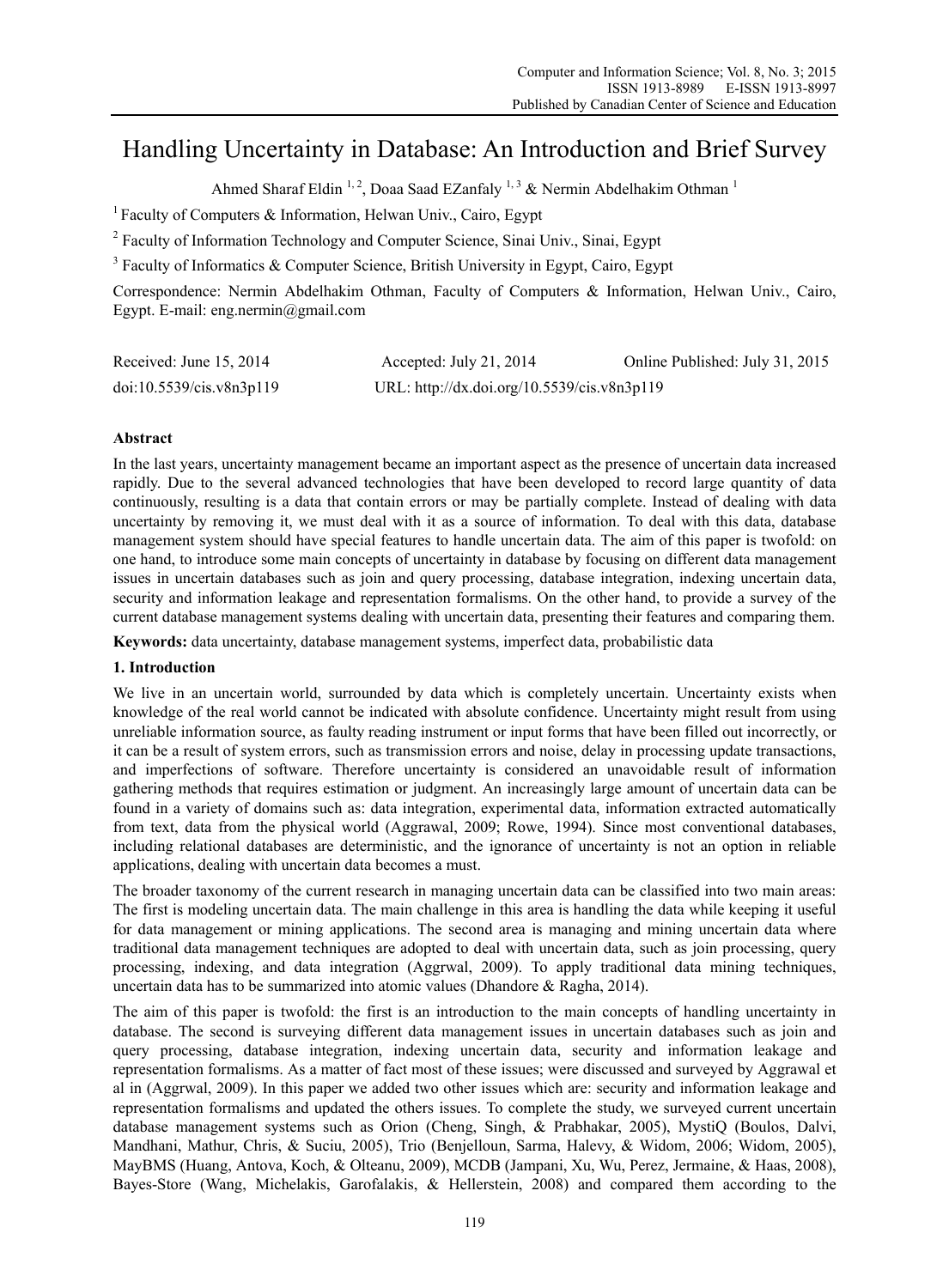operations handled.

This paper is organized as follows: Section two briefly describes some key concept in uncertainty in databases. Section three surveys various techniques of dealing with different data management issues on uncertain data. Section four discusses the differences between existing uncertain DBMSs. Section five contains the conclusion and summary.

#### **2. Uncertainty in Database**

Although uncertainty, vagueness, ambiguity, imprecision, and inconsistency are five terms that are sometimes used interchangeably, each term has its own meaning. In the database context, uncertainty refers to the data objects that cannot be assured with an obsolete confidence (Motro, 1994). Vagueness refers to a data item that belongs to a range of values without a clear determination of its exact value. For example when saying that a fish tail is long without specifying its exact length. Ambiguity means the incomplete description of a data item. For example, it may not be specified whether the fish tail is measured in cm or mm. Imprecision means not precise and it refers to the level of exactness. For example, the fish color is red or orange. Finally, Inconsistency happens when having conflicting items. For example, the fish tail is greater than 10 cm and the fish tail is greater than or equal 12 cm.

The common sources of uncertainty are unreliable information source such as faulty reading instrument or input forms filled incorrectly, and system errors that includes transmission noise, imperfection of system software and delay in processing update transaction (Motro, 1994).

In uncertain database systems, uncertainty is handled in two main dimensions, the uncertainty of data and the uncertainty of operations. Uncertainty of data has two levels: the first level is the attribute level where tuples exist for certain in the database but the attribute value is however uncertain. The second level is the tuple uncertainty where all attribute in the tuple are known precisely but the existence of the tuple itself in a relation is uncertain.

The degree of uncertainty differs according to the information form and the number of alternatives when uncertain data exists. The highest degree of uncertainty is found when there is a doubt about the existence of true value in the existing data, and it decreases when there is a range of values for an uncertain object. The uncertainty degree decreases when the uncertain value comes from a few set of alternatives. Uncertainty degree is further decreased when there is a probability attached with each alternative indicating their correctness (Motro, 1994; Motro, 1995).

The uncertainty of operations includes transformation and modification. Transformation is defined as the operation that gets new data from the stored one. Queries are considered the frequent transformation type used. Uncertain request from the user can occur due to several reasons; such as lacking the information already present, being not sure about what they need. After the answer is delivered to the user, the uncertainty level decreases when the user is more familiar with the answer he has got (Motro, 1994; Motro, 1995). Modification operation includes any operation that cause change in the data already present. The user is the one who defines the modification needed. The uncertainty here can be caused from several reasons such as; lacking system information, lacking database information or the uncertainty can be in the data to be modified. Few tools are present for solving the uncertainty in the modification process (Motro, 1994; Motro, 1995).

Processing uncertainty main reasons is the uncertainty about the tools used by the system in processing the request. So in case the description and transformation process are free of uncertainty still we need to check the processing uncertainty (Motro, 1994; Motro, 1995).

Finally, a probabilistic database is an uncertain database in which the possible worlds have associated probabilities. Each data item, tuple and value that an attribute can take is associated with a probability  $\in$  (0, 1), with 0 representing that the data is certainly incorrect, and 1 representing that it is certainly correct (Motro, 1995). There is also the research area of fuzziness in database systems, which has resulted in a number of models aimed at the representation of imperfect information in DB. Fuzzy relational database is an extension of the relational database in order to treat, store, and interrogate imprecise data. This extension introduce fuzzy predicates under shapes of linguistic expressions that, at the time of flexible querying, permits to have a range of answers in order to offer the user all intermediate variations between completely satisfactory answers and those completely dissatisfactory (Touzi & Hassine, 2009).

### **3. Handling Uncertainty in Databases**

The survey done by Aggrawal et al. in (Aggrwal, 2009) is considered to be a corner stone for researchers in the area of managing uncertain data. Hence, we took it as a starting point for this paper. In this section, we discuss a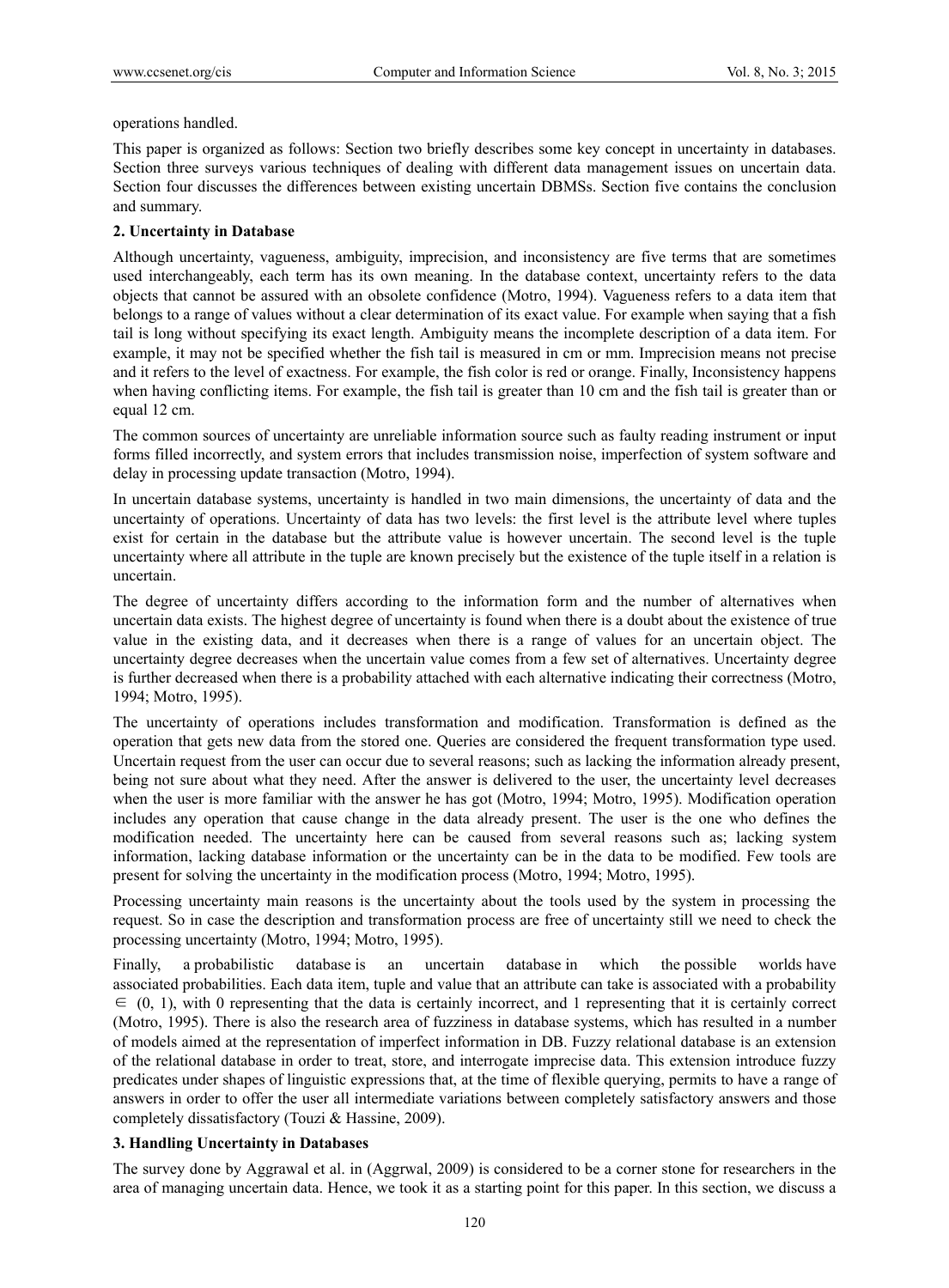number of data management applications on uncertain data. Aggrawal et al. in (Aggrwal, 2009) have included most of the applications and techniques that are handling the management issues on uncertain data such as join processing, query processing, data integration, and indexing. We have added in this paper other recent techniques that handle the same issues. Moreover, we have included two other important management issues to our paper which are security and information leakage, and Representation Formalisms. This survey covers almost all the management issues on uncertain data and shows how techniques can handle it.

## *3.1 Indexing*

Indexing uncertain data is the key technique for efficient query evaluation over uncertain data. The problem of indexing uncertain data is challenging because the diffuse probabilistic nature of the data can reduce the effectiveness of index structure and makes the cost of queries execution a concern. Index structures for deterministic data are not appropriate for uncertain data determining the suitable index structure for uncertain data depends on two main factors: the nature of uncertainty in data that depends mainly on the application domain and the type of required queries (Aggarwal, 2009).

In index structures and their associated algorithms are developed to effectively answer Probabilistic Threshold Queries (PTQs). The Index scheme called probability threshold indexing (*PTI*), is based on the idea of augmenting uncertain information to an R-tree. The one-dimensional intervals are mapped to a two-dimensional space to show that the problem of interval indexing with probabilities is significantly harder than interval indexing (indexing on interval queries which is a complex query). A technique called variance-based clustering is used to overcome the limitation of this problem. The index structure can answer the queries for various kinds of uncertain information, in an almost optimal sense.

The problem of range searching was introduced by (Tao, Cheng & Xiao, 2007), solved by considering a small histogram consisting of one piece. In (Tao, Cheng, Xiao, Ngai, Kao & Prabhakar , 2005; Tao, Cheng & Xiao, 2007) this problem is considered in two higher dimensions and presented some index structures based on space partitioning heuristics. In indexing categorical uncertain data is handled, using a heuristic solution, namely, each random object take a value from a discrete, unordered domain.

(Agarwal, Cheng, Tao, & Yi, 2009)Presents linear or near linear size indexing schemes for both the fixed and variable threshold version of the problem, with logarithmic or poly-logarithmic query times. An optimal index is presented for answering queries on uncertain data where the probability threshold is fixed. In (Qi, Singh, Shah, & Prabhakar, 2008) the Probabilistic Nearest Neighbor (PPN) query is studied with probability threshold (PPNT) which returns all uncertain objects with NN probability greater than the threshold. An augmented R-tree index is proposed with additional probabilistic information to facilitate pruning as well as global data structures for maintaining the current pruning status.

The indexing algorithms proposed in (Singh, Mayfield, Prabhakar, Shah, & Hambrusch, 2007; Qi, Singh, Shah, & Prabhakar, 2008), are not considered a general indexing algorithm. As in (Singh, Mayfield, Prabhakar, Shah, & Hambrusch, 2007) only categorical uncertain data is considered. In (Qi, Singh, Shah, & Prabhakar, 2008) they only focused on indexing the nearest neighbor queries. The indexing algorithm used in (Tao, Cheng, & Xiao, 2007) is the most effective way to solve index challenge when dealing with probabilistic queries, as it can provide correct query answers for different uncertain data.

## *3.2 Security and Information Leakage*

When dealing with the problem of security and information leakage challenge, solving this problem is based on appropriate data modeling usage. For better understanding of the models used, considered the two main security properties in Table 1, the quantitative and qualitative security properties (Ngo & Huisman, 2013). The quantitative security property is based on Shannon Entropy  $H(X)$  to measure the information content of a random variable. Where Information Leaked = initial uncertainty - remaining uncertainty (McCamant  $\&$  Ernst, 2008). Shannon entropy proves superior to guessing entropy that only guarantees the non-negative property of leakage for deterministic programs. (Ngo & Huisman, 2013) Propose a novel model of quantitative analysis for multi-threaded program that also take into account the effect of observables in intermediates states along the trace.

Mainly a probabilistic data model has been used to deal with the information leakage in views and in data exchanges. Usually in this case the data is private and only a certain view is published by the owner. This view usually has shortage of private information in its data. Many approaches have been working on this problem. From these approaches is modeling the attacker's background knowledge as a probability space, to be able to check whether the posteriori probability of the secret is in fact different from the priori probability: if the two are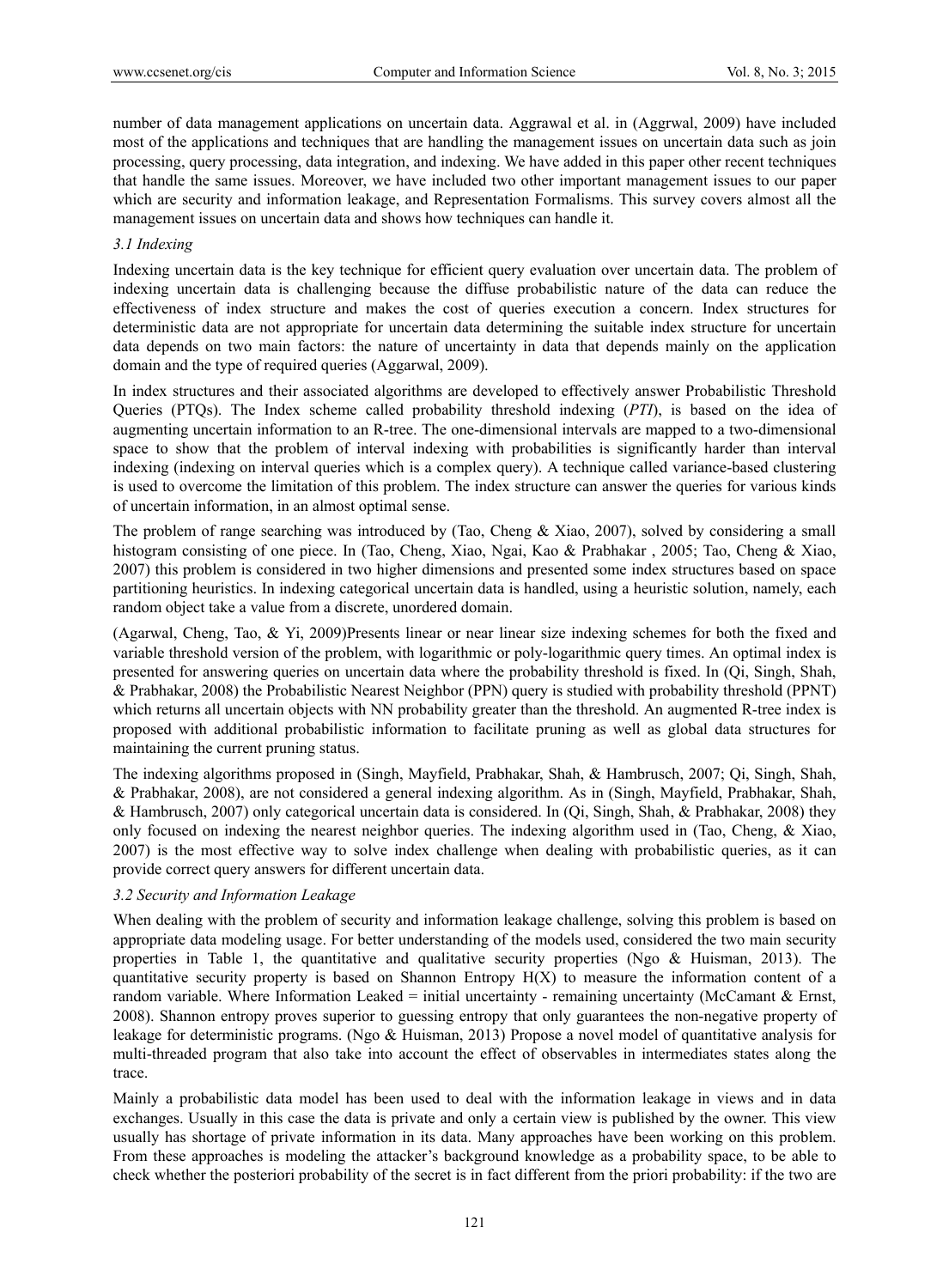the same then it's a perfect security case, otherwise practical security is satisfied if they are only close to each other (Re & Suciu, 2007). This process appears to be extremely difficult when the input probabilities are not known.

Designing security policies in the case of data uncertainty represent another big challenge. Nowadays a common practice is to define access control rules by specify them in terms of certain credentials offered by a user (Re & Suciu, 2007). The process of defining the right semantics for such access control policies when credential is probabilistic is still an open problem for researchers till now. In (Chothia, Kawamoto, Novakovic, & Parker, 2013) they develop an information leakage model that can measure the leakage between arbitrary points in a probabilistic program. There model does not detect information leakage that occur between variables that have not been annotated. They believe that detecting leakage at selected points is more practical than one that attempt to detect all possible leaks. They base their framework on a simple probabilistic, imperative language that they call CH-IMP.

|  |  |  | Table 1. Security Property |
|--|--|--|----------------------------|
|--|--|--|----------------------------|

|                 | <b>Qualitative Security Property</b>                                               | <b>Quantitative Security Property</b>                                                 |  |  |  |
|-----------------|------------------------------------------------------------------------------------|---------------------------------------------------------------------------------------|--|--|--|
| Features        | Used for applications where private data need<br>strict protection.                | Used in application where we want to get<br>information that depends on private data. |  |  |  |
|                 | Based on the idea; that private data shouldn't                                     | Determine how much secrete information is                                             |  |  |  |
|                 | have access from public data.                                                      | leaked.                                                                               |  |  |  |
|                 | It prevents any flow from high security level                                      | This leaked amount is expressed in quantitative                                       |  |  |  |
|                 | to low level.                                                                      | term.                                                                                 |  |  |  |
|                 |                                                                                    | Offer a method to compute bounds on how much<br>information is leaked.                |  |  |  |
| Applications    | Internet backing, e-commerce, and medical<br>information systems.                  | Password checker program.                                                             |  |  |  |
| <b>Drawback</b> | Reject s any program that contain leakage,<br>even if this leakage is unavoidable. | Not suitable for some application, as for the<br>multi-threaded program.              |  |  |  |

### *3.3 Query Processing*

The existence of data uncertainty in many real-worlds made the importance of the uncertain query processing increases. The incorporation of probabilistic information affects the correctness and computability of the query plan. Having a query over an uncertain database requires computation or aggregation over a large number of possibilities. The answer to a standard SQL query over probabilistic database is a set of probabilistic tuple, each tuple returned by the system has a probability of being in the query's answer set. Computing these probabilities is difficult and is an open research area. To process large scale probabilistic data we need to develop specific probabilistic inference techniques that can be integrated well with SQL query processors and optimizers, and that scale to large volumes of data.

There are two broad semantic approaches used: Intentional semantics approach that is based on modeling the uncertain database in event models or possible worlds then use tree-like structures of inferences on these event combinations. Using the tree-like structure make it possible to get all the possibilities enumerated over which the query may be evaluated and subsequently aggregated. This semantics results are complex in term of the evaluation time which represent its drawback, but usually lead to correct results (Dalvi & Suci, 2007). The other approach is the Extensional semantics approach, instead of performing the whole enumeration process to the tree of inferences, this semantics attempts to design a plan which can approximate these queries. When dealing with simple expression, extensional semantics will be the best choice. But it's not preferred when dealing with complex expression as the dependencies in the underlying query results cannot be evaluated easily that why dealing with complex expression appears to be this semantic drawback (Dalvi & Suciu, 2007).

Query evaluation is one of the important factors that should be taken into consideration when dealing with queries. This issue became more complicated in the case of uncertain data or probabilistic data. One of the techniques for adding probabilistic information into query evaluation is a generalization of the standard relational model which was discussed in (Fuhr & Rolleke, 1997). The probabilistic relations are treated as generalizations of deterministic relations. Then a modification is made to the operators of relational algebra in order to take the tuple weights into account during query processing. In (Dalvi & Suciu, 2007) the presence of a correct extensional plan was the focus. But for queries which don't admit correct extensional plan, two techniques are proposed to construct results which yield approximately correct answers. A fast heuristic is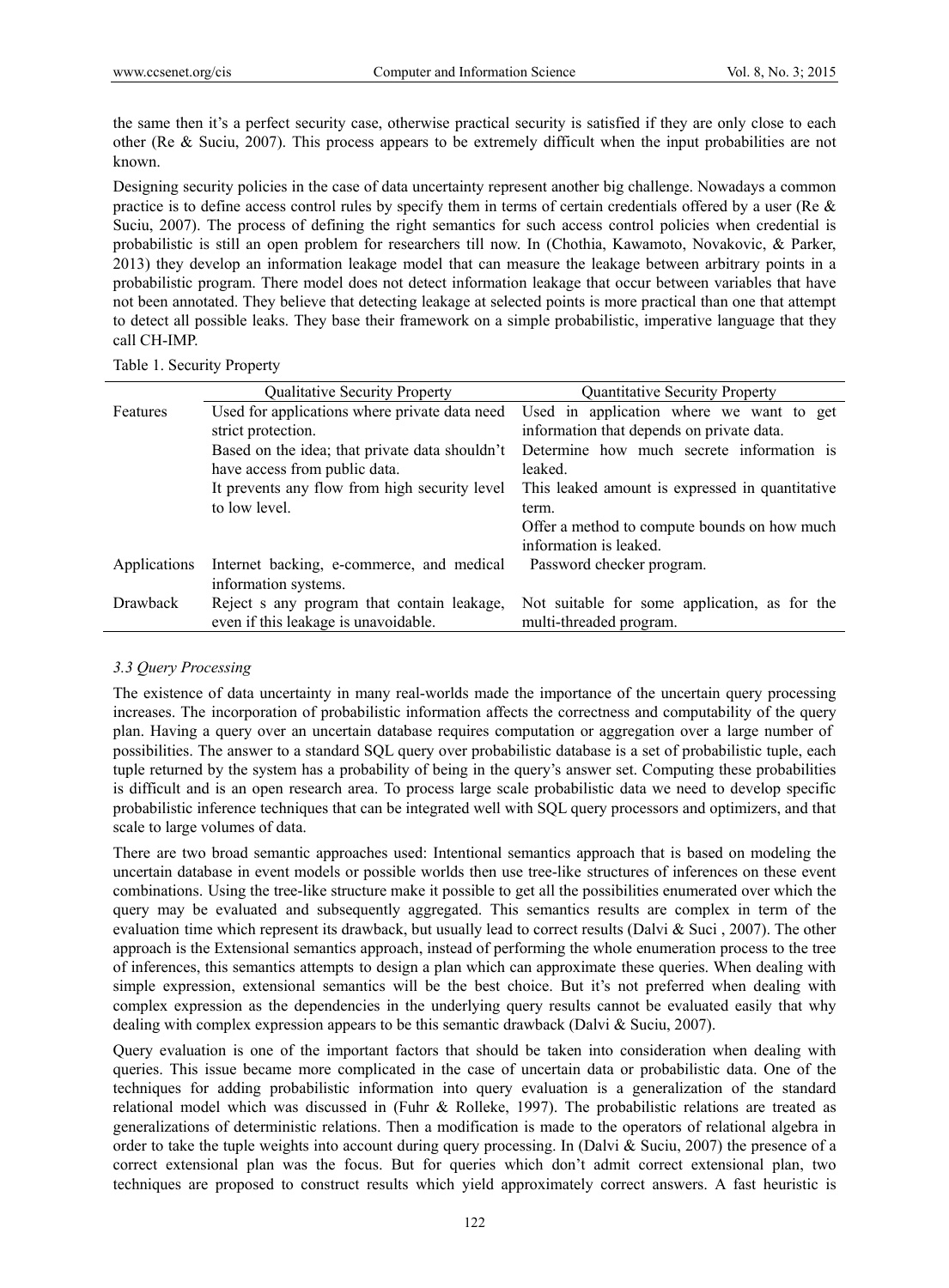designed which can avoid large errors, and a sampling-based Monte-Carlo algorithm is designed which is more expensive, but can guarantee arbitrarily small errors. In (Dalvi & Suciu, 2007) a solution to the case of uncertain predicates on deterministic data is extended. We note that the work in this technique assumes tuple independence which is often not the case for a probabilistic database. In (Dalvi & Suciu, 2005) the data statistics and explicit probabilities at the data sources are used. Probabilistic database with complex tuples correlation is used to deal with the imprecision.

Tuple correlation is also one of the important issues that should be taken into consideration in query processing on uncertain data. As it's the case in most of recent applications. Such as sensor data which is highly correlated in space and time (Deshpande, Guestrin, Madden, Hellerstein, & Hong, 2004). Even in the cases that assume that tuples are independent; many intermediate query results may contain correlations. Statistical modeling technique where used in (Sen & Deshpande, 2007) on querying correlated tuples. Then this method built a framework which presents uncertainties and correlations through the use of joint probability distribution.

Ranked queries are very useful in decision making applications, and data mining tasks (Dhandore & Ragha, 2014). In particular, in database *D* a ranking query retrieves *k* objects in the database that have the highest scores. Ranked queries on uncertain database were discussed in (Lian & Chen , 2008) introducing two effective pruning methods, spatial and probabilistic, to help reduce the ranked query search space. Inverse ranking query was proposed in (Lian & Chen, 2011) by introducing a query named the *probabilistic inverse ranking queries* (PIR) which retrieves the possible rank of a given query object in an uncertain database with confidence above the probability threshold and they also include effective pruning methods to reduce the search space. In additional to that a study of three interesting aggregate *PIR* queries which are (max, top-m, avg.), was made but unfortunately they did not cover wider scale of aggregates.

The use of possible worlds semantics present another challenge as it allows complex correlations among tuples in the database. In (Soliman, Ilyas, & Chang, 2007) the generalization rules are used to deal with this issue, which are logical formulas that determine valid worlds. The interaction between both the possible world's semantics and top-k queries need careful redefinition of the query semantics.

The work in (Re, Dalvi, & Suciu, 2007), (Yi, Li, Kollios, & Srivastava, 2008), (Hua, Pei, Zhang, & Lin, 2008) studied the top-k queries in the probabilistic databases. In (Re, Dalvi, & Suciu, 2007) the main focus was on reducing the difficulty of getting the k uncertain objects that satisfy the query predicates in all possible worlds with the highest probabilities.AVG aggregate function is not supported in (Re, Dalvi, & Suciu, 2007) .The U-Top*k* query was proposed in (Yi, Li, Kollios, & Srivastava, 2008) which get set of k uncertain objects such that this set is also the top-k answer set appearing in some possible worlds with the highest probability, and the U-kRanks, which finds k objects such that the *i*-th object  $(1 \le i \le k)$  has the *i*-th highest rank in some possible worlds with the highest probability. (Yi, Li, Kollios, & Srivastava, 2008) Improved the U-Top*k* and U-*k*Ranks queries efficiency by including early stopping conditions.

A *probabilistic threshold top-k* (PT-*k*) query was proposed in (Hua, Pei, Zhang, & Lin, 2008) which gets the k objects so that there is a top-k query answer in some possible worlds with the highest probabilities. In (Peng, Diao, & Liu, 2011) the threshold query processing for uncertain data was optimized. Cormode et al. (Cormode, Li, & Yi, 2009) used the expected ranks as a way to rank objects in a probabilistic database. In (Lian & Chen, 2009) the probabilistic top-k dominating (PTD) query was discussed which was then improved in (Lian & Chen, 2013). In (Lian & Chen, 2011) the probabilistic top-k star (PT*k*S) query was proposed, which gets k objects in an uncertain database that are near to a static/ dynamic query point, taking both distance and probability aspects into consideration.

In addition to ranked queries, other types of uncertain database queries are handled such as nearest neighbor query (Kriegel, Kunath, & Renz, 2007), group nearest neighbor (Lian & Chen, 2008), reverse nearest neighbor (Lian & Chen, 2009), Top-k nearest neighbor (Dallachiesa, 2014) and range query (Li, 2014).

### *3.4 Representation Formalisms*

In most cases the probabilistic database is a probability space over all possible instances of the database, called possible worlds. We cannot numerate these possible instances; instead a concise representation formalism that describes all possible worlds and their probabilities is needed. The most common technique used, use conditional independence between variables and represent a probability space in term of a graphical model (Pearl, 1988). For an efficient query evaluation a trade-off is required between the succinctness of representation formalism and the complexity of evaluating interesting queries (Antova, Jansen, Koch, & Olteanu, 2008).

In the case of a probabilistic database, the lineage as well needs to be represented to know the reason of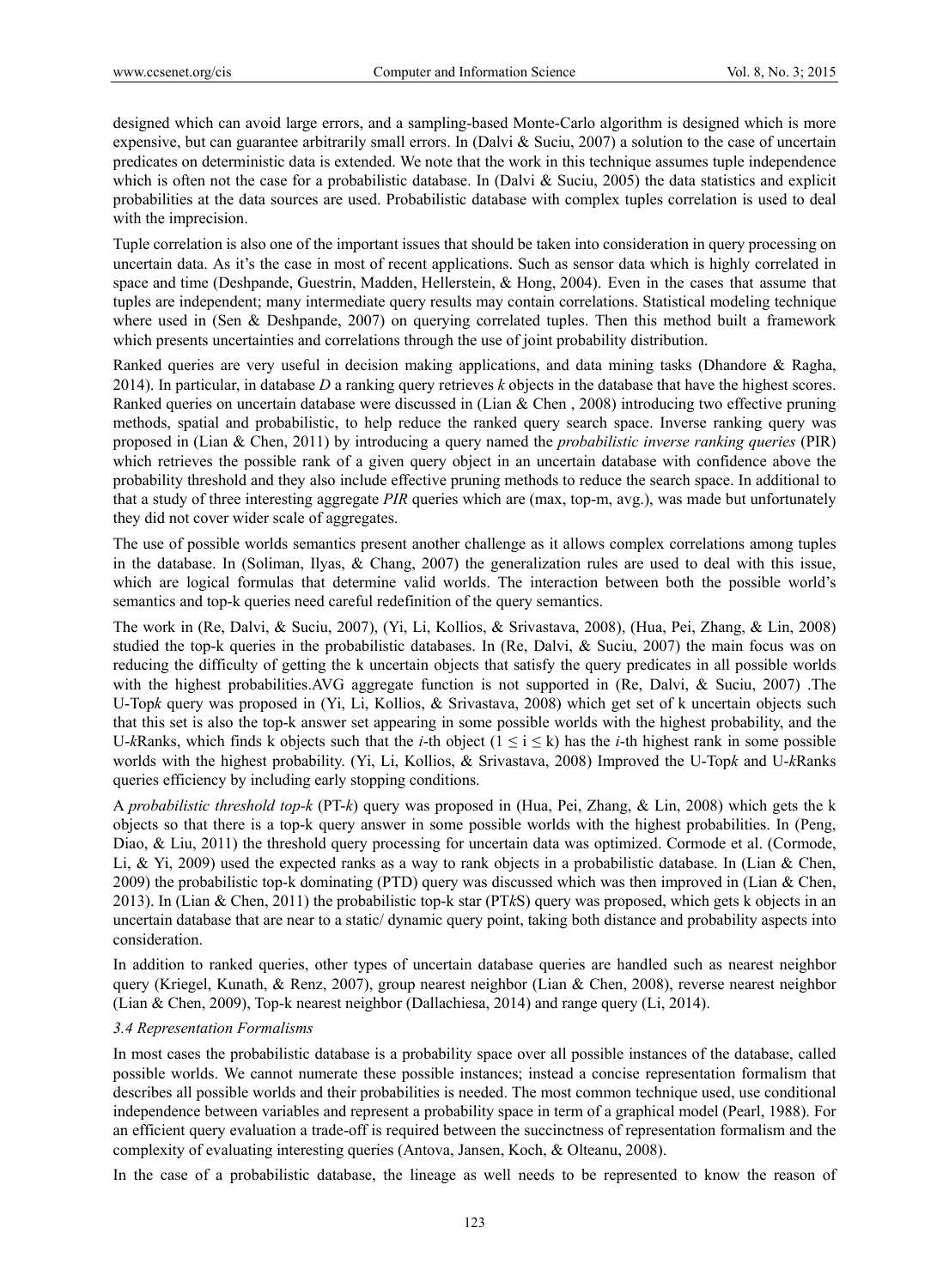uncertainty. The trio project has discussed the problem of representing both the uncertainty and the lineage in (Benjelloun, Sarma, Halevy, & Widom, 2006). Lineage is usually expressed in some form of boolean expressions (Afrati & Vasilakopoulos, 2010).

In (Parsons & Saffiotti, 1993) a method that enables systems that use different uncertainty handling formalisms to qualitatively integrate their uncertain information, and argues that this makes it possible for distributed intelligent systems to achieve tasks that would otherwise be beyond them. This paper approach is grounded on the notion of degrading, given a representation of uncertainty, they degrade its information content to a level that can be shared between all the different formalism; this degraded information is then communicated between agents.

### *3.5 Join Processing*

This section aims at surveying the currently followed research directions concerning joins on uncertain data. It presents the most prominent representatives of the join categories. The problem of join processing is challenging in the context of uncertain data, because the join-attribute is probabilistic in nature. The approaches mainly differ in the representation of the uncertain data, the distance measure or other type of object comparison, the types of queries and query predicates and the representation of the result. Join methods can be classified into:

## 3.5.1 Confidence-Based Join Methods

Most confidence-based join methods depend on reducing the search space based on the confidence values of the input data. For the candidate selection neither the join-relevant attribute of the object nor the join predicates are taken into account. (Agrawal & Widom, 2007) Propose efficient confidence- based join approach for all query types (as the stored, stored-threshold). Assume that the stored relations provide efficient sorted access by confidence and that neither joins relation fit into main memory. Assume also the uncertainty of the objects and their independence. This approach can be applied regardless of the join-predicate and the type of score function. The probabilistic top-k join queries are also handled. The same way is used to handle the sorted and sorted-threshold join queries.

## 3.5.2 Probabilistic Similarity Join Methods

A recognized short come in the confidence based join methods is that the knowledge about the relevant attributes for the join predicate was not incorporated. The previous confidence-based join methods return the pairs of objects regardless of their distance, as long as their combined confidence is sufficient. Similarity join are very selective queries, where only very few candidates satisfy the query predicate. That is why an effective pruning technique is needed for an efficient similarity join processing. Similarity join applications benefit from pruning those candidate whose attributes do not likely satisfy the join predicate. This way guarantees that the candidates having a very low probability are avoided.

In (Cheng, Singh, Prabhakar, Shah, Vitter, & Xia, 2006) the similarity joins over uncertain data are studied based on the continuous uncertainty model. An uncertainty interval is accomplished for each uncertain object attribute by an assigned uncertainty probability distribution function (pdf). For two uncertain objects, each represented by a continuous pdf, their score in turn lead to a continuous pdf representing the similarity probability distribution of both objects. The probabilistic similarity join consists of an uncertainty interval and an uncertainty pdf. The probabilistic join queries are defined through the probabilistic predicate defined on the uncertain pairs. Also two join queries are proposed, the *probabilistic join query (PJQ)*, and the probabilistic *Threshold Join Query (PTJQ)*.

### 3.5.3 Probabilistic Spatial Join Methods

Spatial joins are applied on spatial objects, which are objects that have a certain position is space and a spatial extension. This spatial joins depend mainly on spatial predicates that refers to spatial topological predicates. The probabilistic spatial join is evaluated in two steps: filtering and refinement. In (Ni, Ravishankar, & Bhanu, 2003) evaluating probabilistic spatial joins was the focus, dealing with the object pairs, and the intersection probability between them. The probabilistic R-tree (PrR-tree) index was proposed, which supports a probabilistic filter step. An efficient algorithm was proposed to obtain the intersection probability between two candidate polygons for the refinement step.

In (Burdick, Deshpande, Jayram, Ramakrishnan, & Vaithyanthan, 2005) a probabilistic spatial join approach was proposed based on uncertainty model. Where the uncertain spatial objects are composed of primitive volume elements with confidence values assigned to each of them. Then the score function is used to evaluate the join predicate for each pair. Based on this score function, a Probabilistic Threshold Join Query (PTJQ) and a Probabilistic Top-k Join Query (PTopkJQ) were proposed. (Ljosa & Singh, 2008) Presents algorithm for two kinds of probabilistic spatial join queries, the first is the (PSJ) threshold PSJ queries, which return all pairs that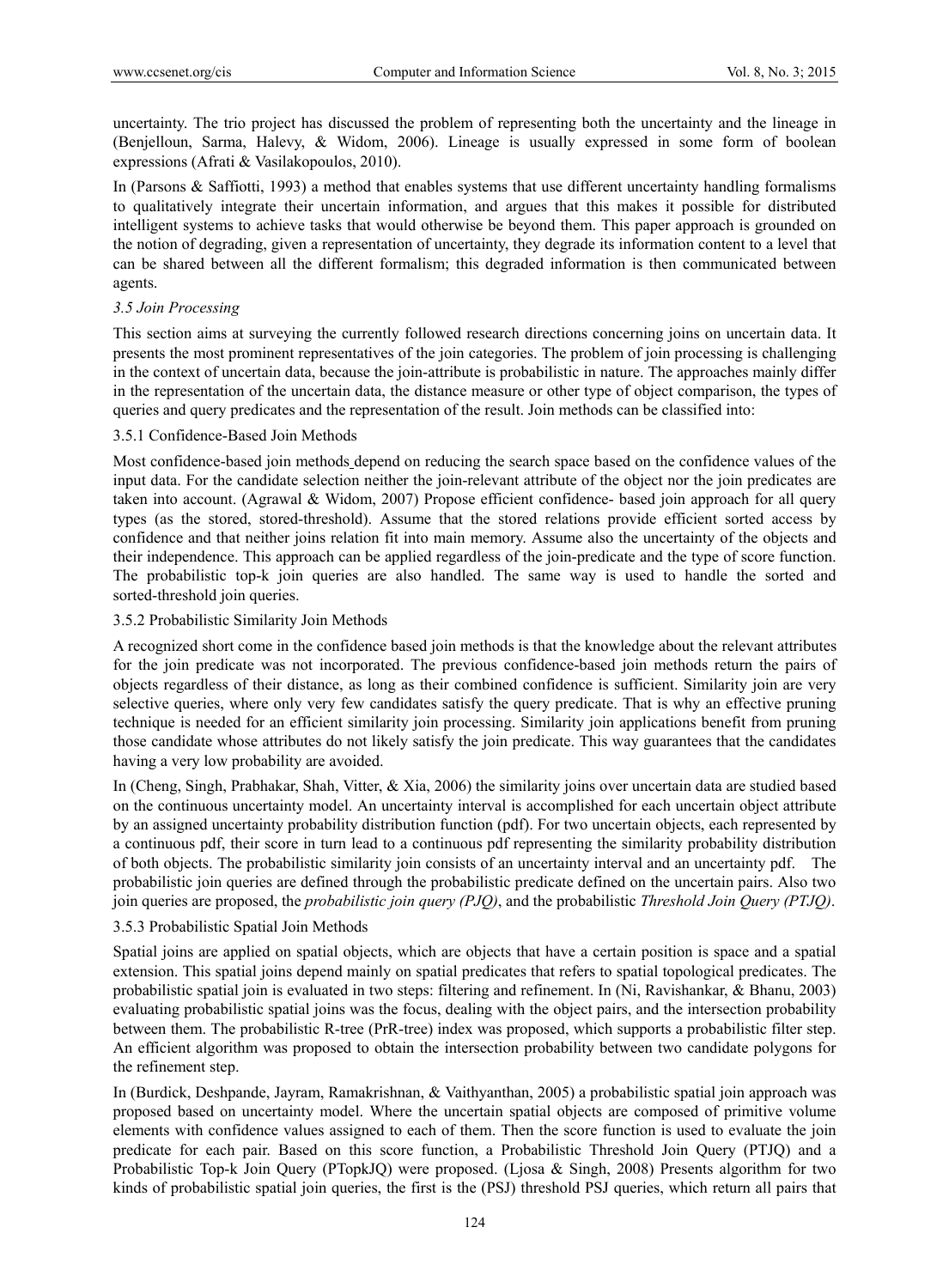score above a given threshold. The second kind is called top-k PSJ queries, which return the k top-scoring pairs. This algorithm mainly focuses on speeding up the queries.

#### *3.6 Data Integration*

Data integration is an important application in the context of uncertain data. It is the general process of providing single information source out of some local information sources. The term data integration is often used to refer to information integration applied to structure data (both schema and instances). From the basic data integration tasks is a comparing local data source to identify *matching entities*, e.g., two columns with telephone and home-telephone from two company databases both containing customer telephone. The information about matching entities, usually called *mapping*, is then used to merge the input data sources by including, for example, all of the customers' telephone into a single column. Unfortunately, automated tools may still fail in identifying all the correct mappings, e.g., because of variations in columns.

Data integration systems need to handle uncertainty at three levels (Aggarwal, 2009):

- Uncertain mediated schema: mediated schema is defined as a set of schema terms in which queried are posed. Mediated schema doesn't include all the attributes present in the sources, but rather the aspects of the domain that the application builder wishes to expose to the users. There are several reasons for uncertainty arising in the schema mapping. First is the mediated schema is known directly from sources that will cause uncertainty in the results. Second, when domains get broad, there will be some uncertainty about how to model the domain.
- Uncertain schema mapping: data integration systems depend on schema mapping to define the semantic relationships between the data in the source and terms used in the mediated schema. Taking into consideration that schema mapping can be inaccurate. In practice, schema mapping are often generated by semi-automatic tools and not necessarily verified by domain experts.
- Uncertain data: reasons for uncertain data are various, such as the extraction from unstructured or semi-structured sources by automatic methods. Other reason is that data may come from sources that are unreliable or not up to date.
- Uncertain queries: In some cases queries are given as keywords rather than structured query over well defined schema. In this case the system need to transform this query into structured one with respect to the data sources.

One of the ways to handle the integration is to explicitly represent the uncertainty produced by the data integration system and to consider it an important result of the integration process. In a survey made on 2003 about data integration, the problem of uncertain data management was not mentioned; it was stated that the main difficulty was the discovery of correct semantic relationships between schema objects (Halevy, 2003). After that, the problem of dealing with *imprecise mappings* was mentioned in another survey paper (Doan & Halevy, 2005). However, it was noticed that we will never be able to find all correct matches and that we should therefore be aware of possible errors and find ways to use partially incorrect results.

As for uncertainty management within the data integration process. Uncertain data integration goal is using the uncertainty available in the data sources and/or generated during the matching phase, to create an uncertain integrated view of the data. There are several methods to represent uncertainty. One of these ways is by using the quantitative methods, e.g., specifying the probability that a mapping is correct, or qualitative methods, e.g., using fuzzy sets and possibility theory to represent preferences about the correctness of a mapping. Quantitative models are the most frequently used in recent data integration methods. Qualitative approach is used to reduce the complexity of the manipulation of uncertainty.

In particular, as many mediated databases consistent with the sources are possible, there can also be many alternative query answers. Thus they define two categories (correct answer and strongest correct answer) to characterize good and best query answers. An answer is good if it is contained in the answers of all mediated databases consistent with the sources. Many approached worked on reducing the number of mappings thus increasing the efficiency of the process.

In (Nottelmann & Straccia, 2007) several methods were used like the ad hoc threshold, top-k to remove some discovered rules. In (Gal, 2006) it's showed that the analysis of the top-k mappings can be used as a selection criterion (keeping the relationships that are more stable in high-likelihood mappings). Both (Nottelmann  $\&$ Straccia, 2005) and (Keulen, Keijzer, & Alink, 2005) remove some possibilities using thresholds and constraints; however checking these constraints may become an additional source of complexity. In (Keijzer & Keulen, 2007) the authors suggest user feedback can be used to reduce the number of possible worlds. In (Sarma, Dong, &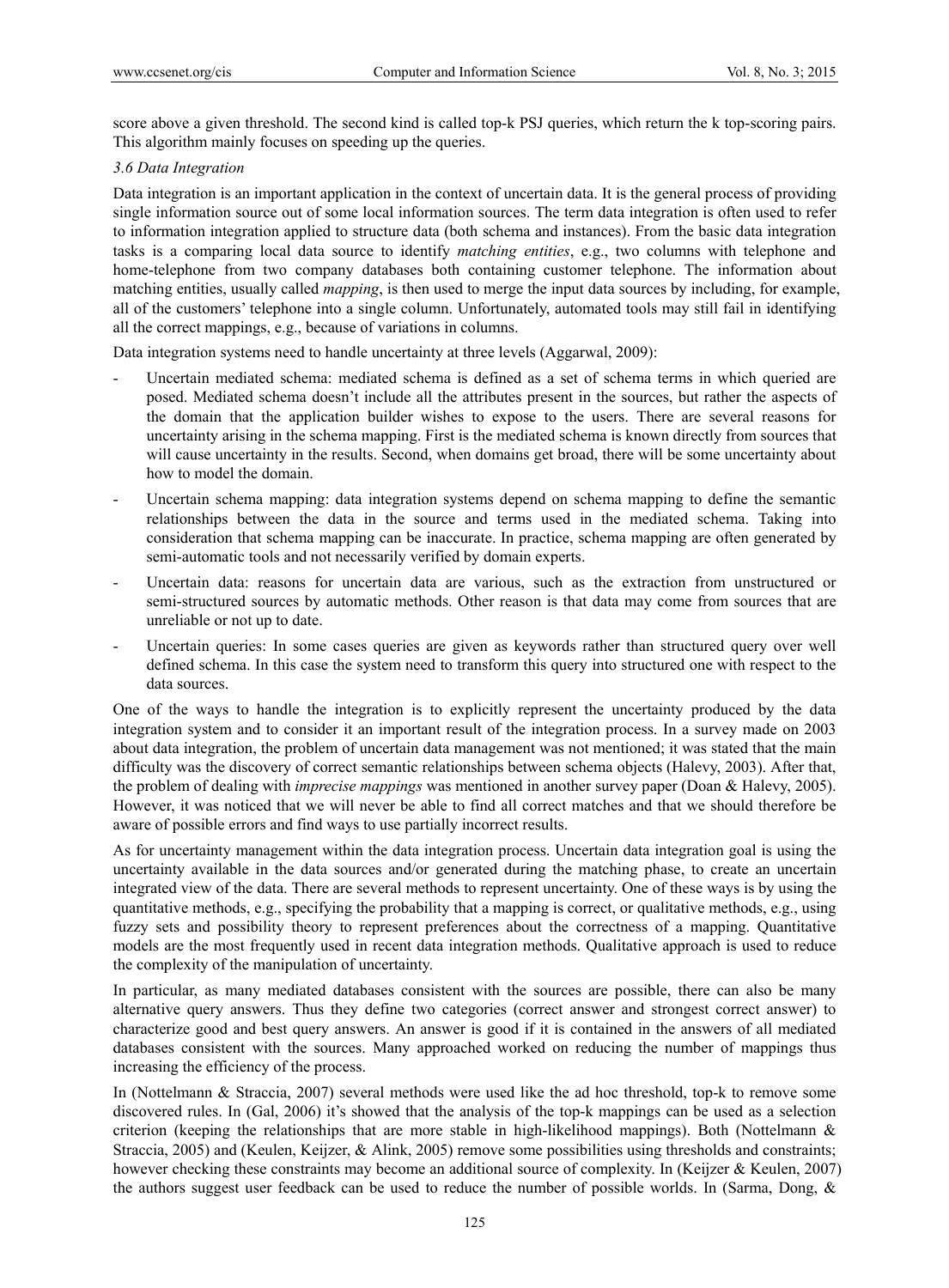Halevy, 2008) some uncertainty was removed by categorizing all the mapping with a probability greater than a predefined threshold as certain and those with probability less than the predefined threshold as wrong.

(Keijzer & Keulen, 2008) Use consistency rules that make part of the possible worlds to be removed. As this way reduces the number of possible worlds, the number of all alternative mappings is exponential on the number of pairs of schema objects; therefore even reducing it by a fixed percentage may not scale to real-world integration a task which is considered its drawback.

# **4. Uncertain Database Management Systems**

During the past years, different releases of DBMSs for dealing with uncertain data have been emerged. In this section, we review most of these systems by highlighting their strategy, strength, and weakness.

## *4.1 MayBMS*

MayBMS is a probabilistic Database Management system developed by Oxford and Cornell universities. The MayBMS system is considered to be a complete probabilistic database management system that leverages robust relational database technology. It was developed in 2005 as an extension of the open-source PostgreSQL server backend and has undergone several transformations. Its backend is easily accessible through multiple APIs (inherited from PostgreSQL), and has efficient internal operators for processing probabilistic data (Huang, Antova, Koch, & Olteanu, 2009).

MayBMS *main features are* (Huang, Antova, Koch, & Olteanu, 2009):

- A powerful query language for processing and transforming uncertain data
- Space-efficient representation and storage
- Efficient query evaluation based on mature relational technology
- Support for conditioning and data cleaning

MayBMS is known with its U-relational database where it stores its probabilistic data. Queries are represented in an extension of SQL with specialized constructs for probability computation and what-if analysis. The U-relations in the U-relational database are standard relations extended with condition and probability columns to encode correlations between the uncertain values and probability distribution for the set of possible worlds. Where the variables from finite set of independent random variables are stored in the conditional columns and the probabilities of the variables assignments occurring in the same tuple are stored in the probability columns. TheMayBMS query language extends SQL with uncertainty-aware constructs.

Extensions of relational algebra or SQL with limited constructs, such as certain or top-k, are not expressive enough. It is not allow for the convenient construction of new worlds or for the use of data correlations across worlds. MayBMS does not support several aspects such as the lineage; standard SQL aggregates such as sum or count on the uncertain relations only support expectation of the aggregation which is considered as its drawback.

### *4.2 Trio*

Trio is developed at Stanford University in 2010 (Agrawal, Benjelloun, Das, Hayworth, Nabar, Sugihara, & Widom, 2006) for managing uncertain data and data lineage using an extended relational model and a SQL-based query language. Through this project, a new schema named ULDBs is introduced. The ULDBs adds uncertainty and lineage of the data as first-class concepts. In addition, a SQL-based query language for ULDBs called TriQL is developed where the semantics of the SQL are modified to take uncertainty and lineage into account, and some new constructs are added to query uncertainty and lineage directly. The first working prototype of Trio model and language was built on top of a conventional DBMS (Agrawal, Benjelloun, Das, Hayworth, Nabar, Sugihara, & Widom, 2006).

Trio data model semantics is based on the possible worlds which is a set of possible instances for the database. In a discrete uncertainty the uncertain database represent a finite set of possible instances with continuous uncertainty. The uncertain attribute value may be an arbitrary probability distribution function (pdf) over a continuous domain, describing the possible values for an attribute. In Trio they the semantic of standard query is defined naturally. When dealing with queries in the trio the query result on uncertain database must include the result of applying the query *Q* to each possible instance of *U* (Agrawal & Widom, 2009)*.* 

The Trio includes the lineage in query processing to define the data from which each result value was derived. Lineage is needed to properly represent uncertainty, and to compute result confidence values lazily. The lineage is generated at query time and for the results that involve pdfs, the lineage is extended to include relevant predicates and mappings. The Trio deals with expensive queries by using approximate answers, either using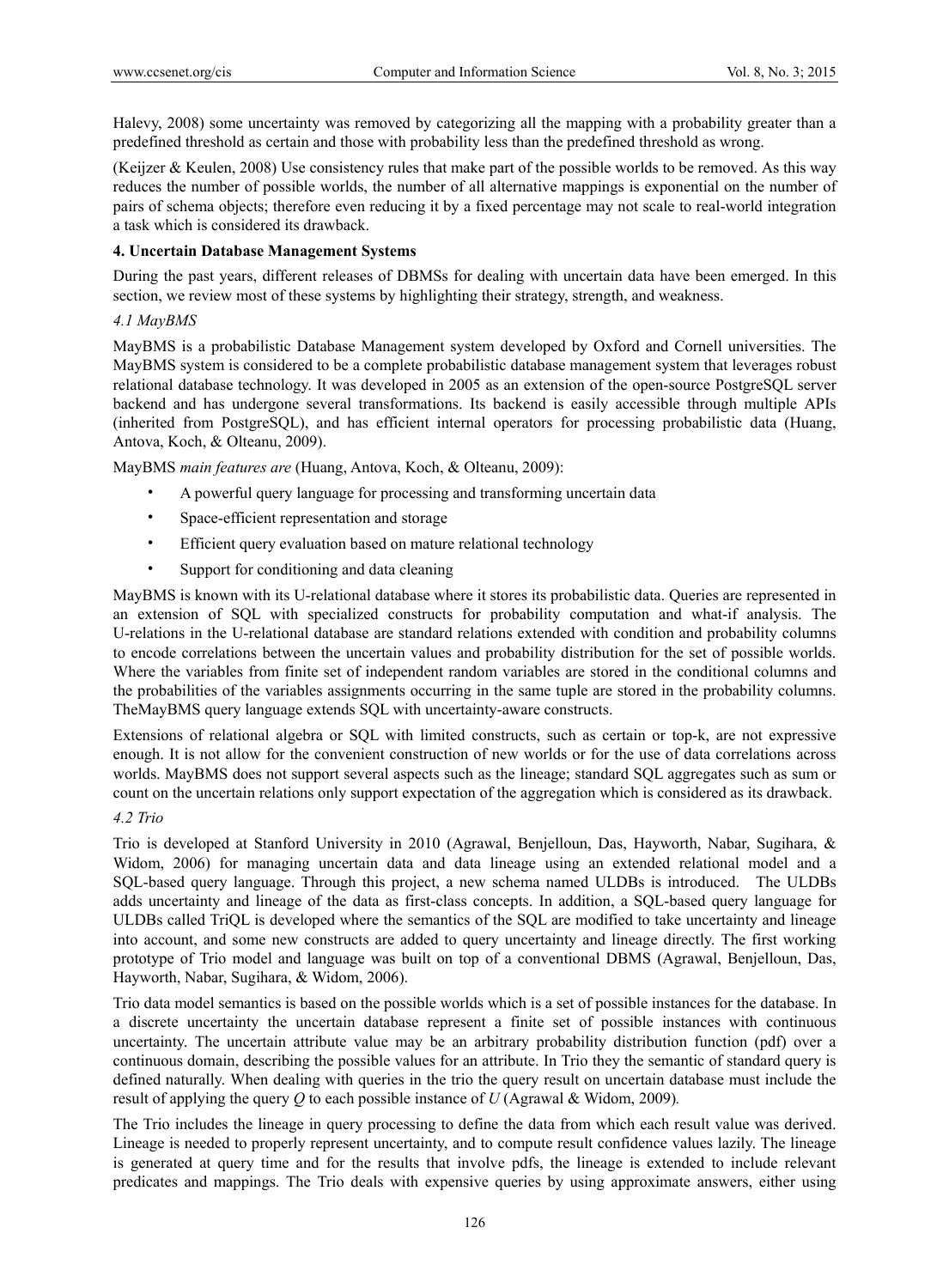sample function, or a histogram based on the weight function. When it come to integration, Trio data model include a confidence value for each tuple that represent the probability of the tuple existence. This confidence feature is very useful for pdf integration.

Trio main features are (Widom, 2005):

- Data values are uncertain, approximate, or incomplete. A record may include confidence that it actually belong in the database.
- Queries operate over uncertain data, may return uncertain results.
- Lineage is an internal part of the data model.
- Lineage and accuracy may be queried.
- Lineage can be used to enhance the data modifications.

Trio database management system is considered the most powerful database management system on uncertain data, which plenty of researches building their techniques based on its model.

## *4.3 MystiQ*

MystiQ is a probabilistic database system developed at University of Washington. It uses a probabilistic data model to find answers in large numbers of data sources exhibiting various kinds of imprecision (Boulos, Dalvi, Mandhani, Mathur, Chris, & Suciu, 2005).

MystiQ *main features are* (Boulos, Dalvi, Mandhani, Mathur, Chris, & Suciu, 2005):

- Support for complex SQL queries with approximate match predicates, and their ranked result.
- Ability to return best matches when no tuples satisfies all the predicates.
- Support complex SQL queries over inconsistent data, global constraint definition, and the definition of a soft view in queries.

What makes MystiQ different from any other system is that it provides probabilistic semantics that makes it a middleware where data is normally stored in a relational database system. Being a middleware enable it to escalate the infrastructure of an existing database engine ex: query evaluation, query optimization, and indexes.

MystiQ focuses on efficient processing of SQL queries. It combines two query evaluation techniques:

First pushes the computation of the output probability in the DB engine using a technique called "safe plans". Second runs a Monte Carlo simulation in the middle ware guiding the simulation steps to quickly identify and rank the top-k most probable answers. MystiQ can do the select-from –where-group by queries over large probabilistic databases. MystiQ allows users to define and materialize views over events which are an important feature when managing probabilistic data. MystiQ also handles sufficient lineage with minimum errors (Re & Suciu, 2008). However, MystiQ do not handle queries with a having clause and queries with self joins. It treats these queries as unsafe queries. As it also do not support the polynomial lineage. These unsupported features are considered to be shortage in the MystiQ that need to be covered in other work.

## *4.4 Orion*

Orion database system (previously known as U-DBMS), is a state-of-the-art uncertain database management system with built-in support for probabilistic data as first class data type. In contrast to other uncertain database, Orion supports both attribute and tuple uncertainty with arbitrary correlations. This enables the database to handle both continuous and discrete uncertain values. It also provides various indexes for efficient query evaluation. It is implemented in C and PL/PGSQ (Cheng, Singh, & Prabhakar, 2005). It is built on top of PostgreSQL, an object-oriented relational open-source database system.

Orion main features include (Cheng, Singh, & Prabhakar, 2005):

- An integrated implementation of the "PDF Attributes" data model, which is consistent with Possible Worlds Semantics and supports both continuous and discrete uncertainty.
- Efficient access methods for querying uncertain data, including three index structures based on R-trees, signature trees, and inverted indexes.
- Improved query optimization, join algorithms, and selectivity estimation by gathering and exploiting additional statistics over probabilistic data types.
- Integration with PL/R for graphical visualization of and statistical inference over uncertain data.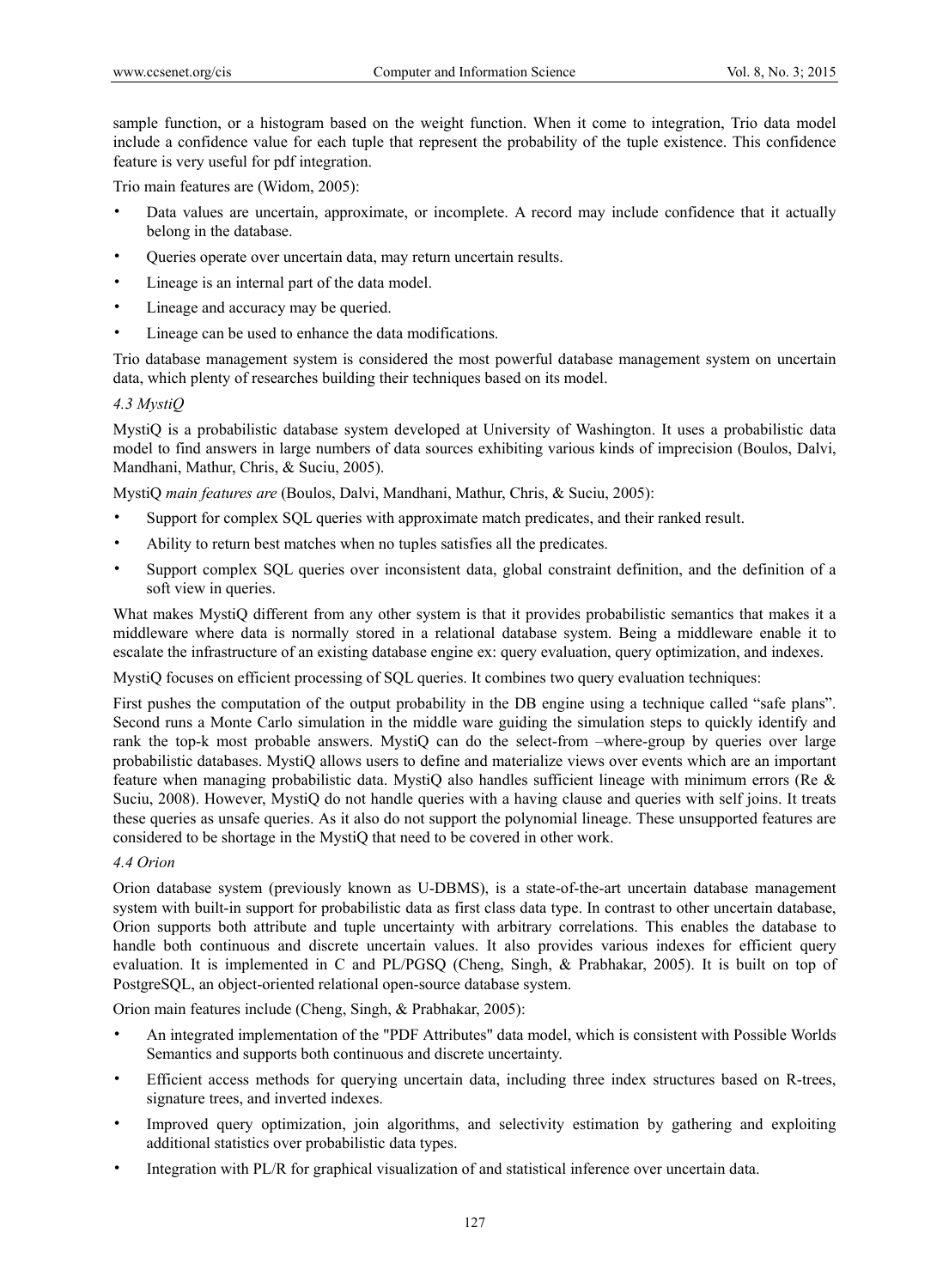### *4.5 MCDB: Monte Carlo Database System*

This is a prototype system that proposes a new approach for handling enterprise-data uncertainty (Jampani, Xu, Wu, Perez, Jermaine, & Haas, 2008). Within the MCDB the uncertainty is not included in the data model, and the query processing is performed on the classical relational data model. MCDB enable the user to declare arbitrary variable generation (VG) function that embodies the database uncertainty. This is then used by the MCDB to generate random values for the uncertain attributes, and to run queries.

MCDB main features are (Jampani, Xu, Wu, Perez, Jermaine, & Haas, 2008):

- Representing uncertainty via "VG functions". This is used to randomly generate realized values for uncertain attributes.
- Handle arbitrary joint probability distributions over discrete or continuous attribute.
- Use novel query processing techniques, executing a query plan exactly once, over tuple bundles instead of ordinary tuples.

However MCDB has several points that need improvement as the query optimization, error control, risk assessment and lineage.

### *4.6 BayesStore: Probabilistic Data Management Architecture*

Most recent approach that develops a probabilistic data base management system depends on simplistic model of uncertainty which can be easily mapped onto existing relational architectures: Probabilistic information is associated with individual data tuples. But unfortunately that introduce a gap between the statistical model which is used by the analysts and the model in the probabilistic DB, this is the case in the Trio and MayBMS.

BayesStore project solve this "model-mismatch" by supporting statistical models, evidence data and inference algorithms as first-class in the probabilistic data base management system (Wang, Michelakis, Garofalakis, & Hellerstein, 2008). BayesStore ia a probabilistic data management architecture built on the principle of handling statistical models and probabilistic inference tool.

BayesStore main features (Wang, Michelakis, Garofalakis & Hellerstein, 2008):

- Encode the correlation patterns between uncertain data.
- Enhance probabilistic inference and statistical model manipulation as part of the standard DBMS.
- Represents model and evidence data as relational tables.
- Implement inference algorithm efficiently in SQL.
- Add probabilistic relational operators to the query engine.
- Optimizes query with both relational and inference operators.

The BayesStore goals can be summed up as; supporting query processing efficiently, supporting extensible API for plugging in new models and inference algorithms, and scaling up to large datasets.

4.7 PrDB: Probabilistic Data Base

PrDB goal is to design a probabilistic database model that can capture the uncertainties and complex correlations that appear in real world application. And also capture the probabilistic regularities. PrDB unifies ideas from large-scale structures graphical model like relational model (PRMs), and probabilistic query processing. (Sen & Deshpande, 2007)

Its framework is based on the notion of "shared factors", which not only allow the expression and manipulation of uncertainties at various levels of abstractions, but also support capturing rich correlations among uncertain data. PrDB support declarative SQL-like language for specifying uncertain data and correlations among them.

PrDB main features are(Sen & Deshpande, 2007):

- Support capturing rich correlations among uncertain data.
- Support exact and approximate evaluation of wide range of queries, including references, SQL queries, and decision queries.

Finally, these systems can be summed up as follows: Trio project (Benjelloun, Sarma, Halevy, & Widom, 2006) focused on the study of uncertainty and lineage in incomplete database. MystiQ (Boulos, Dalvi, Mandhani, Mathur, Chris, & Suciu, 2005) supports various constructs for handling uncertainty that include tuples associated with probabilities. MystiQ is mainly a middle ware that leverage infrastructure of existing DB engines. The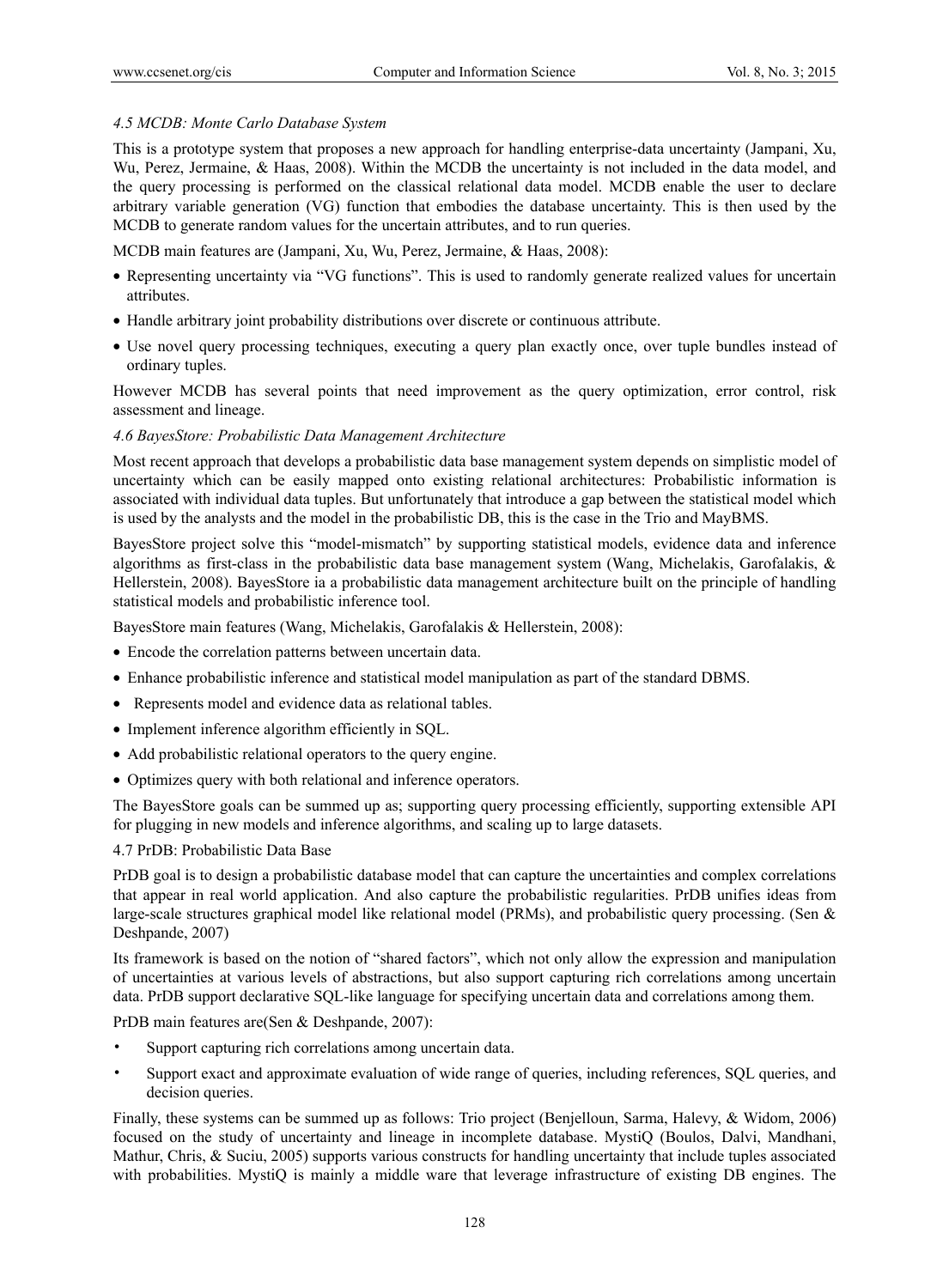MayBMS project (Huang, Antova, Koch, & Olteanu, 2009) focused on representation problems, query language design, and query evaluation on uncertain data. A fundamental design choice that set MayBMS apart from Trio and MystiQ is that it's an extension of the open-source PostgresSQL server backend, and not a front-end application of PostgreSQL .MCDB (Jampani, Xu, Wu, Perez, Jermaine, & Haas, 2008) focused on complex probabilistic model with native Monte Carlo simulation. Orion project (Cheng, Singh, & Prabhakar,2005) focused on tuple and attribute uncertainty with attribute correlation given by continuous value probably distribution. BayesStore (Wang, Michelakis, Garofalakis, & Hellerstein, 2008) efficiently express and reason about correlation among uncertain data items, in a concise and statistical way. PrDB (Sen & Deshpande, 2007) focus on managing and exploiting rich correlations in probabilistic databases .Other group has also studied correlation in probabilistic database (Sen & Deshpande, 2007). Table 2 presents a comparison between these uncertain management systems.

#### **5. Conclusion**

The field of uncertain data management has become one of the most vital topics in recent years. That caused a lot of techniques to be introduced to handle the different management issues of uncertainty. This paper surveys broad areas of work in uncertainty management issues. We presented the important management techniques along with the key representational issues in uncertain data management. The field of the uncertainty management will expand over time, so we hope that this survey will be a good starting point to researchers focusing on the important and emerging issues in this field. In this paper we also gave an overview of the DBMS that handle uncertain data, shown its features and weakness.

Uncertain DBMS can be enhanced by taking the probability of all instances into account in data management. For example, taking the instances probability in the aggregate queries and events can have a great effect on the accuracy of the DBMS. As considering probabilities is indispensable when dealing with uncertain data, this probability usage need to be improved. Enhancing the aggregate queries on uncertain data is the main scope for our future work.

| Uncertain      | <b>Developed</b> | Representation          | Operations (supported or not supported) |           |                | Lineage        |                    |
|----------------|------------------|-------------------------|-----------------------------------------|-----------|----------------|----------------|--------------------|
| <b>Systems</b> | at               | <b>System</b>           | Select                                  | Join      | View           | Agg.Q          |                    |
|                | (University)     |                         |                                         |           |                |                |                    |
| Trio           | Stanford         | <b>ULDB</b> Model       | TriQL                                   | Yes       | Yes            | Yes            | Yes                |
| MystiQ         | Washington       | Probabilistic Data      | Extend SQL.                             | Self Join | Yes            | (Sum , Count)  | Sufficient lineage |
|                |                  | Model                   | Queries with                            | not       |                | only           | but, no            |
|                |                  |                         | having not                              | support   |                |                | polynomial         |
|                |                  |                         | supported                               |           |                |                | lineage            |
| Orion          | Purdue           | PDF attributes Data     | Yes                                     | Yes       | Yes            | Yes            | N <sub>0</sub>     |
|                |                  | Model                   |                                         |           |                |                |                    |
| MayBMS         | Cornell          | U-Relation              | I-SQL (Extend                           | Yes       | N <sub>o</sub> | Expectation of | N <sub>0</sub>     |
|                |                  |                         | SQL with                                |           |                | aggregates     |                    |
|                |                  |                         | uncertain                               |           |                |                |                    |
|                |                  |                         | constructs)                             |           |                |                |                    |
| <b>MCDB</b>    | Wisconsin        | Probabilistic Data      | Yes                                     | Yes       | Yes            | Yes            | Need to Improve.   |
|                |                  | Model with VG           |                                         |           |                |                |                    |
|                |                  | functions.              |                                         |           |                |                |                    |
| BayesStore     | California       | First-order statistical | Yes                                     | Yes       | Yes            | No             | N <sub>0</sub>     |
|                |                  | Model                   |                                         |           |                |                |                    |
| PrDB           | Maryland         | Graphical, state of art | Yes                                     | Yes       | N <sub>o</sub> | N <sub>o</sub> | No                 |
|                |                  | probabilistic Model     |                                         |           |                |                |                    |

#### Table 2. Uncertain Database Systems Comparison

#### **References**

Afrati, F. N., & Vasilakopoulos, A. (2010). Managing Lineage and Uncertainty under a data exchange setting. *In Proceedings of the 4th international conference on Scalable uncertainty management* (pp. 28-41). http://dx.doi.org/10.1007/978-3-642-15951-0\_9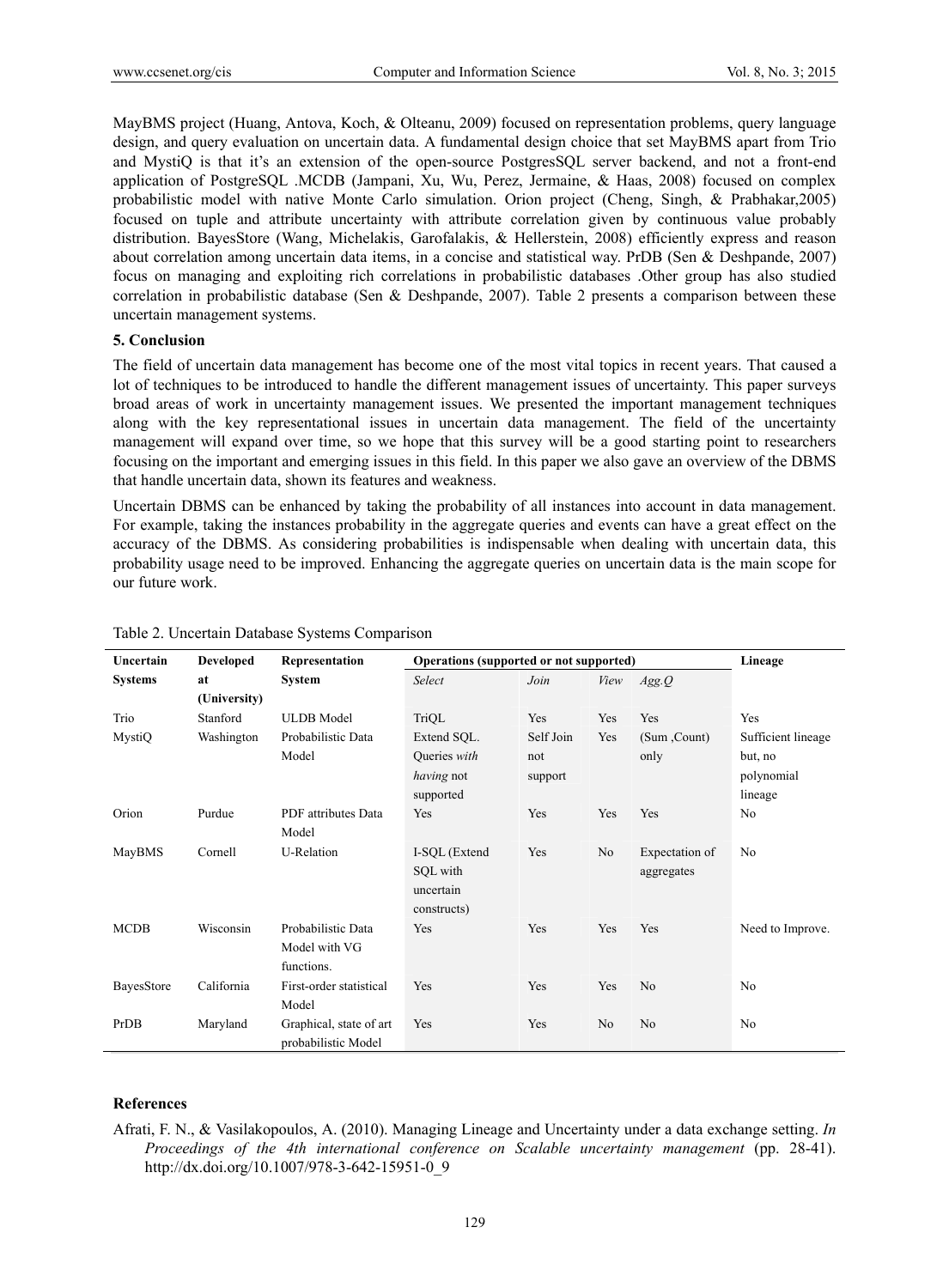- Agarwal, P. K., Cheng, S., Tao, Y., & Yi, K. (2009). Indexing uncertain data. In proc.Association for computing machinery ,(pp.137-146). http://dx.doi.org/10.1145/1559795.1559816
- Aggarwal, C. C. (2009). *Managing and Mining Uncertain Data.*
- Aggrwal, C. C. (2009). A survey of uncertain data algorithms and applications. *IEEE Transactions on Knowledge and Data Engineering* (pp.609-623). http://dx.doi.org/10.1109/TKDE.2008.190
- Agrawal, P., & Widom, J. (2007). *Confidence-aware join in large uncertain database.* Retrieved from In http://dbpuds.stanford.edu/pub/2007-14
- Agrawal, P., & Widom, J. (2009). Continuous uncertainty in trio. *In Metropolitan underwriting discussion* .
- Agrawal, P., Benjelloun, O., Das, A., Hayworth, C., Nabar, S., & Sugihara, T., et al. (2006). Trio: a system for data, uncertainty, and lineage. *Proceedings of the 32nd international conference on Very large data base*, (pp. 1151-1154). http://dx.doi.org/10.1.1.108.9426
- Antova, L., Jansen, T., Koch, C., & Olteanu, D. (2008). Fast and simple relational processing of uncertain data. *Proceedings of the 2008 IEEE 24th International Conference on Data Engineering* (pp. 983-992). http://dx.doi.org/10.1109/ICDE.2008.4497507.
- Benjelloun, O., Sarma, A. D., Halevy, A., & Widom, J. (2006). ULDBs: Databases with uncertainty and lineage. *Proceedings of the 32nd international conference on Very large data bases* (pp. 953-964). http://dx.doi.org/10.1.1.119.3771
- Boulos, J., Dalvi, N., Mandhani, B., Mathur, S., Chris, R., & Suciu, D. (2005). Mystiq: a system for finding more answers by using probabilities. *Proceedings of the International Conference on Management of Data*, (pp. 891-893). http://dx.doi.org/10.1145/1066157.1066277
- Burdick, D., Deshpande, P., Jayram, T. S., Ramakrishnan, R., & Vaithyanthan, S. (2005). OLAP over uncertain and imprecise data. *Proceedings.31st int'l Conf. Very Large Data Bases* (pp.123-144). http://dx.doi.org/10.1007/s00778-006-0033-y
- Cheng, R., Singh, S., & Prabhakar, S. (2005). U-DBMS: a database system for managing constantly-evolving data. *Proceedings of the 31st International Conference on Very Large Data Bases* (pp.1271-1274). http://dx.doi.org/10.1.1.153.4956
- Cheng, R., Singh, S., Prabhakar, S., Shah, R., Vitter, J. S., & Xia, Y. (2006). Efficient join processing over uncertain data. *Proceedings of the 15th international conference on Information and Knowledge management*, (pp. 738-747). http://dx.doi.org/10.1145/1183614.1183719
- Cheng, R., Xia, Y., Prabhakar, S., Shah, R., & Scott, J. (2004). Efficient indexing methods for probabilistic threshold queries on uncertain data. *Proceedings of International conference on Very large data* (pp. 876-887). http://dx.doi.org/10.1.1.147.1107
- Chothia, T., Kawamoto, Y., Novakovic, C., & Parker, D. (2013). Probabilistic Point-to-Point Information Leakage. *In Computer Security Foundations Symposium* (pp.193-205). http://dx.doi.org/10.1109/CSF.2013.20
- Cormode, G., Li, F., & Yi, K. (2009). Semantics of ranking queries for probabilistic data and expected ranks. *Proceedings of the 25th International Conference on Data Engineering* (pp. 305 - 316). http://dx.doi.org/10.1109/ICDE.2009.75
- Dallachiesa, M. I. (2014). Top-k Nearest Neighbor Search In Uncertain Data Series. *Proceedings of the (international conference on Very large data ) Endowment, 8*(1), (pp. 13-24).
- Dalvi, N., & Suciu, D. (2005). Query Answering Using Statistics and Probabilistic Views. *Proceedings 31st Int'l Conf. Very Large Data Bases* .
- Dalvi, N., & Suciu, D. (2007). Efficient Query Evaluation on Probabilistic Databases. *The International Journal on Very Large Data Bases*,16, (pp.523-544). http://dx.doi.org/10.1007/s00778-006-0004-3
- Deshpande, A., Guestrin, C., Madden, S., Hellerstein, J., & Hong, W. (2004). Model-Driven Data Acquisition in Sensor Networks. *Proceedings of the Thirtieth international conference on Very large data bases* (pp. 588-599).
- Dhandore, K., & Ragha, L. (2014). Performance Evaluation of Decision Trees for Uncertain Data Mining. *International Journal of Emerging Trend and Technology in computer science, 3*(6).
- Doan, A., & Halevy, A. (2005). Semantic integration research in the database community: A brief survey. *AI*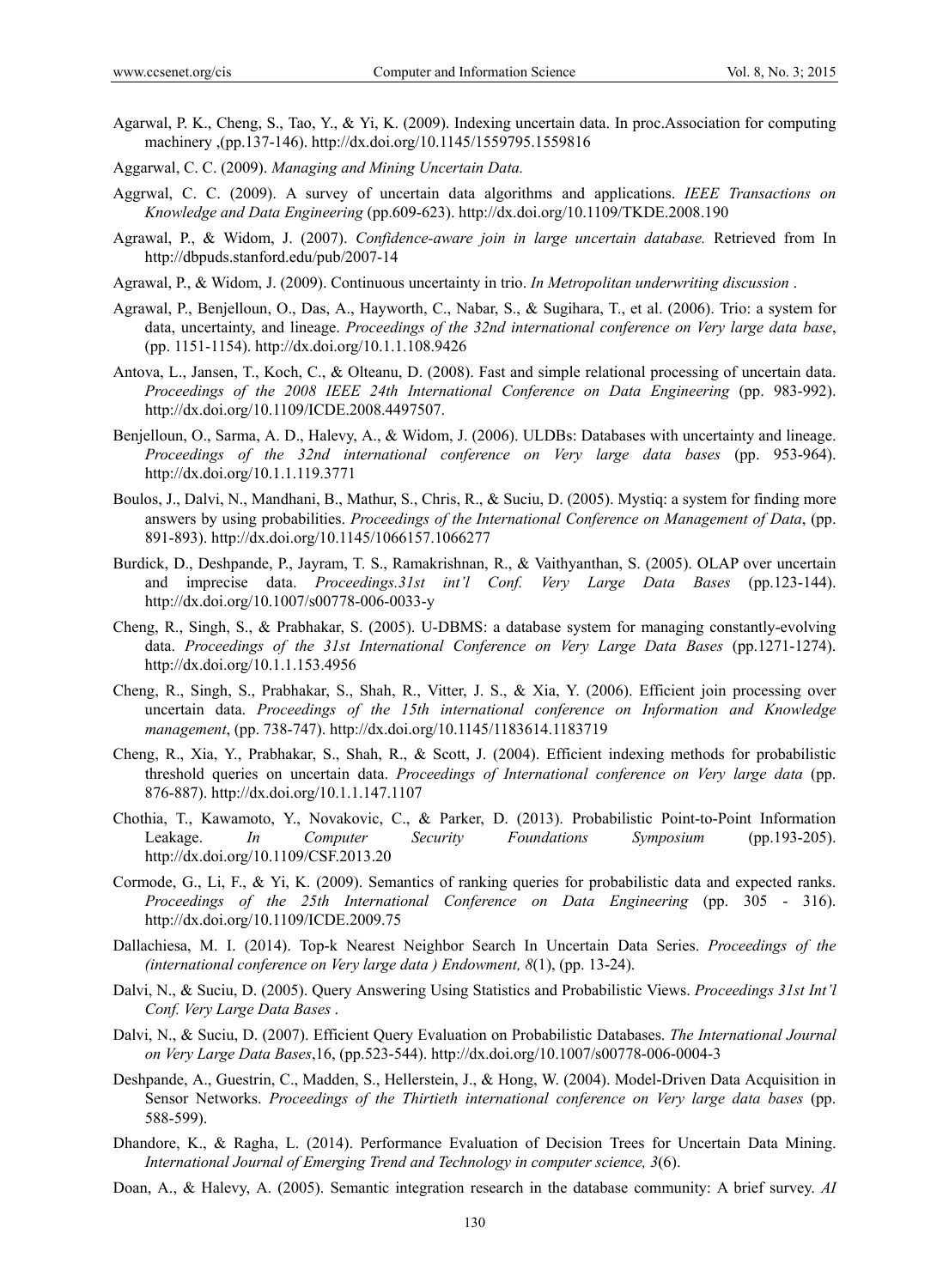*Magazine* , (pp.83–94). http://dx.doi.org/10.1609/aimag.v26i1.1801

- Fuhr, N., & Rolleke, T. (1997). A Probabilistic Relational Algebra for the Integration of Information Retrieval and Database Systems. *Association for Computing Machinery. Trans. Information Systems* (pp.32-66). http://dx.doi.org/10.1145/239041.239045
- Gal, A. (2006). Managing uncertainty in schema matching with top-k schema mappings. *Journal on Data Semantics VI 4090* (pp. 90–114). http://dx.doi.org/10.1007/11803034\_5
- Halevy, A. (2003). Data integration: A status report. *In BTW. LNI, 26*, 24-29.
- Hua, M., Pei, J., Zhang, W., & Lin, X. (2008). Ranking queries on uncertain data: a probabilistic threshold approach. *Proceedings of International Conference on Management of Data* (pp. 673-686). http://dx.doi.org/10.1.1.144.8130
- Huang, J., Antova, L., Koch, C., & Olteanu, D. (2009). MayBMS: A Probabilistic Database Management System. *Proceedings of the 2009 SIGMOD International Conference on Management of Data* (pp. 1071-1074). http://dx.doi.org/10.1145/1559845.1559984
- Jampani, R., Xu, F., Wu, M., Perez, L. L., Jermaine, C., & Haas, P. J. (2008). MCDB: a monte carlo approach to managing uncertain data. *Proceedings of the SIGMOD International Conference on Management of Data*, (pp. 687-700). http://dx.doi.org/10.1145/1376616.1376686
- Keijzer, A. D., & Keulen, M. V. (2007). User feedback in probabilistic integration. *Proceedings of the 18th International Conference on Database and Expert Systems Applications* (pp.377 - 381). http://dx.doi.org/ 10.1109/DEXA.2007.97
- Keijzer, A. D., & Keulen, M. V. (2008). Imprecise: Good-is-good-enough data integration,. *Proceedings of the 24th International Conference on Data Engineering* (pp. 1548-1551). http://dx.doi.org/10.1109/ICDE.2008.4497618
- Keulen, M. V., Keijzer, A. D., & Alink, W. (2005). A probabilistic XML approach to data integration. *Proceedings of 21st International Conference on Data Engineering* (pp. 459–470). http://dx.doi.org/10.1109/ICDE.2005.11
- Kriegel, H. P., Kunath, P., & Renz, M. (2007). Probabilistic nearest neighbor query on uncertain objects. *Proceedings of the 12th International Conference on Database Systems for Advanced Applications* (pp. 337-348). http://dx.doi.org/10.1007/978-3-540-71703-4\_30
- Li, J. W. (2014). Range Queries on Uncertain Data. *Springer* (pp.326-337). http://dx.doi.org/10.1007/978-3-319-13075-0\_26
- Lian, X., & Chen, L. (2008). Probabilistic group nearest neighbor queries in uncertain databases. *Knowledge and Data Engineering, IEEE, 20*(6), 809 – 824. http://dx.doi.org/10.1109/TKDE.2008.41
- Lian, X., & Chen, L. (2008). Probabilistic Ranked Queries in Uncertain Database. *Proceedings of the 11th international conference on Extending database technology: Advances in database technology* (pp. 511-522). http://dx.doi.org/10.1145/1353343.1353406
- Lian, X., & Chen, L. (2009). Efficient processing of probabilistic reverse nearest neighbor queries over uncertain data. *Proceedings of International Conference on Very Large Data* (pp.787-808). http://dx.doi.org/10.1007/s00778-008-0123-0
- Lian, X., & Chen, L. (2009). Top-k Dominating Queries in Uncertain Databases. *Proceedings of the 12th International Conference on Extending Database Technology: Advances in Database Technology* (pp. 660-671). http://dx.doi.org/10.1145/1516360.1516437
- Lian, X., & Chen, L. (2011). Probabilistic Inverse Ranking Queries in Uncertain Databases. *Proceedings of International Conference on Very Large Data* (pp.107-127). http://dx.doi.org/10.1007/s00778-010-0195-5
- Lian, X., & Chen, L. (2011). Shooting top-k stars in uncertain databases. *The International Journal on Very Large Data Bases* (pp.819-840). http://dx.doi.org/10.1007/s00778-011-0225-y
- Lian, X., & Chen, L. (2013). Probabilistic Top-k Queries in Uncertain Database. *Information Sciences* .
- Ljosa, V., & Singh, A. K. (2008). Top-k spatial joins of probabilistic objects. *Proceedings of the 24th International Conference on Data Engineering* (pp. 566 - 575). http://dx.doi.org/10.1109/ICDE.2008.4497465
- McCamant, S., & Ernst, M. D. (2008). Quantitative Information Flow as network flow capacity. *Proceedings of*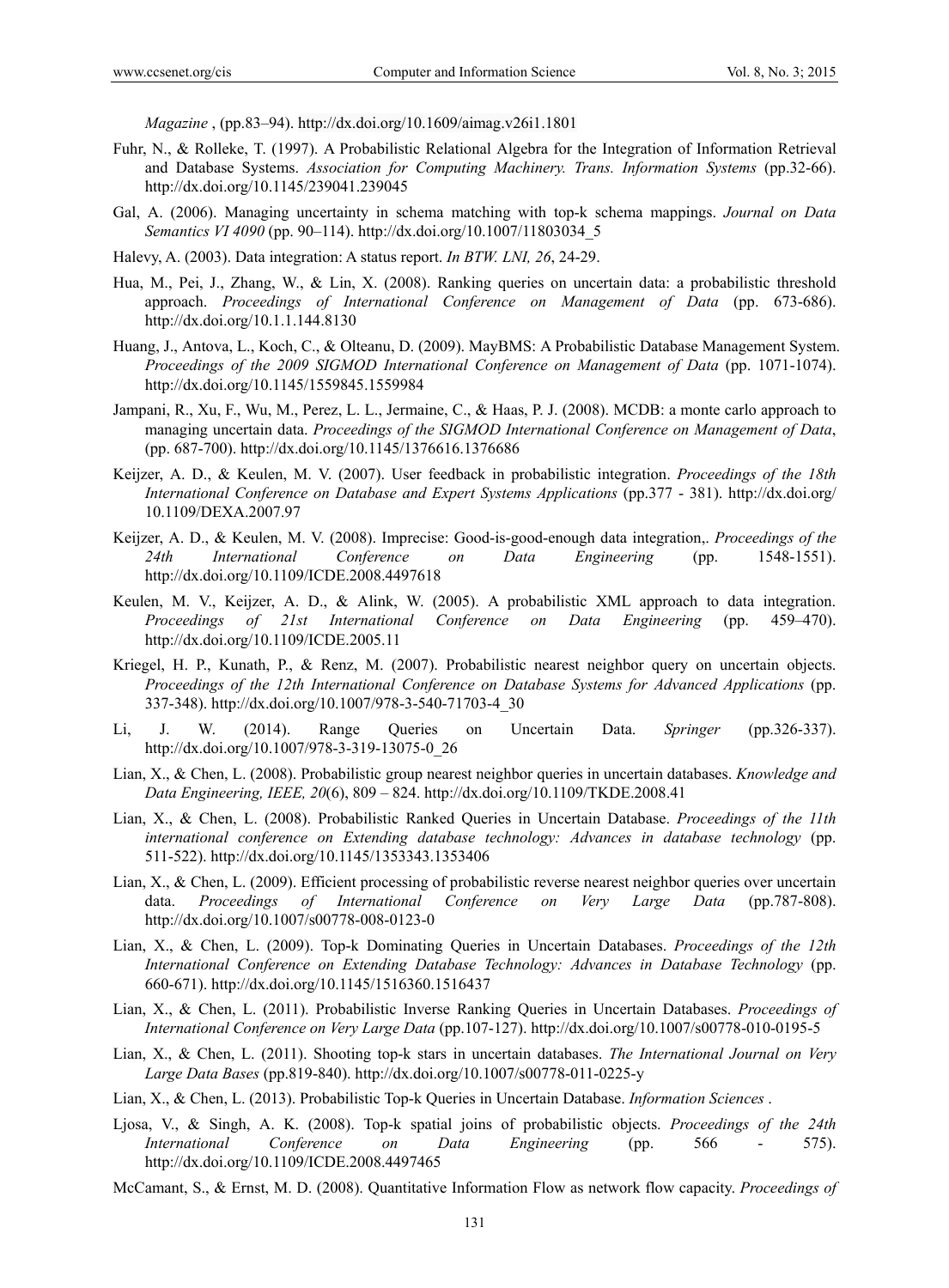*the 2008 ACM SIGPLAN conference on Programming language design and implementation* (pp. 193-205). http://dx.doi.org/10.1145/1375581.1375606

- Motro, A. (1994). Managing of Uncertainty in Database Systems. *In Modern Database Systems, Addison-Wesley/ACM Press* (pp.457-476)
- Motro, A. (1995). Imprecision and Uncertainty in database systems. *In Fuzziness in Database Management Systems, Physica-Verlag* (pp 3-22). http://dx.doi.org/10.1007/978-3-7908-1897-0\_1
- Ngo, T. M., & Huisman, M. (2013). Quantitative Security analysis for multi-threaded programs. *QALP* (pp.34-48). http://dx.doi.org/10.4204/EPTCS.117.3
- Ni, J., Ravishankar, C. V., & Bhanu, B. (2003). Probabilistic Spatial Database Operations. *Springer* (pp.140-158). http://dx.doi.org/ 10.1007/978-3-540-45072-6\_9
- Nottelmann, H., & Straccia, U. (2005). splmap: A probabilistic approach to schema matching. *In European Conference on Information Retrieval* (pp.81–95).
- Nottelmann, H., & Straccia, U. (2007). Information retrieval and machine learning for probabilistic schema matching. *Information Processing and Management: an International Journal , 3*(43), 552–576). http://dx.doi.org/10.1016/j.ipm.2006.10.014
- Parsons, S., & Saffiotti, A. (1993). Integrating uncertainties handling formalisms in distributed artificial intelligence. *Proceedings of 2nd European Conference on symbolic and quantitative approach to reasoning and uncertainty* (pp.304-309). http://dx.doi.org/10.1007/BFb0028214
- Pearl, J. (1988). *Probabilistic reasoning in intelligent systems.*
- Peng, L., Diao, Y., & Liu, A. (2011). Optimizing Probabilistic Query Processing on Continuous Uncertain Data. *Proceedings of International conference on Very large data*. http://dx.doi.org/10.1.1.220.7685
- Qi, Y., Singh, S., Shah, R., & Prabhakar, S. (2008). Indexing probabilistic nearest neighbor threshold query. *QDB/MUD* (pp.87-102). http://dx.doi.org/10.1.1.147.4957
- Re, C., & Suciu, D. (2007). Management of Data with Uncertainties. *CIKM'07*.
- Re, C., & Suciu, D. (2008). Managing Probabilistic data with MystiQ: The can-do, the could-do, and the can't-do. *Proceedings of the 2nd international conference on Scalable Uncertainty Management* (pp. 5 - 18). http://dx.doi.org/10.1007/978-3-540-87993-0\_3
- Re, C., Dalvi, N., & Suciu, D. (2007). Efficient top-k query evaluation on probabilistic data. *Proceedings of the 23th International Conference on Data Engineering* (pp. 886 - 895). http://dx.doi.org/10.1109/ICDE.2007.367934
- Rowe, W. D. (1994). *Managing Uncertainty.*
- Sarma, A. D., Dong, X., & Halevy, A. (2008). Bootstrapping pay-as-you-go data integration Systems. *Proceedings of the ACM SIGMOD international conference on Management of Data* (pp. 861-874). http://dx.doi.org/10.1145/1376616.1376702
- Sen, P., & Deshpande, A. (2007). Representing and Querying Correlated Tuples in Probabilistic Databases. *Proceedings of 23rd IEEE Int'l Conf. Data Eng. International Conference on Data Engineering (pp. 596 -*605). http://dx.doi.org/10.1109/ICDE.2007.367905
- Singh, S., Mayfield, C., Prabhakar, S., Shah, R., & Hambrusch, S. (2007). Indexing uncertain categorical data. *International Conference on Data Engineering* (pp.616-625). http://dx.doi.org/10.1109/ICDE.2007.367907
- Soliman, M., Ilyas, I., & Chang, K. C. (2007). Top k-Query Processing in Uncertain Databases. *International Conference on Data Engineering*, (pp. 896 - 905). http://dx.doi.org/10.1109/ICDE.2007.367935
- Tao, Y., Cheng, R., & Xiao, X. (2007). Range search on multidimensional uncertain data. *Association for Computing Machinery, Transactions on Database Systems*. http://dx.doi.org/10.1145/1272743.1272745
- Tao, Y., Cheng, R., Xiao, X., Ngai, W. K., Kao, B., & Prabhakar, S. (2005). Indexing multi-dimensional uncertain data with arbitrary probability density function. *Proceedings of the 31st International Conference on Very Large Data Bases* (pp. 922 - 933). http://dx.doi.org/10.1.1.113.3540
- Touzi, A. G., & Hassine, M. A. (2009). New Architecture of Fuzzy Database Management Systems. *International Arab Journal of information technology , 6*(3). http://dx.doi.org/10.1.1.182.5811
- Wang, D. Z., Michelakis, E., Garofalakis, M., & Hellerstein, J. M. (2008). Bayesstore: managing large, uncertain